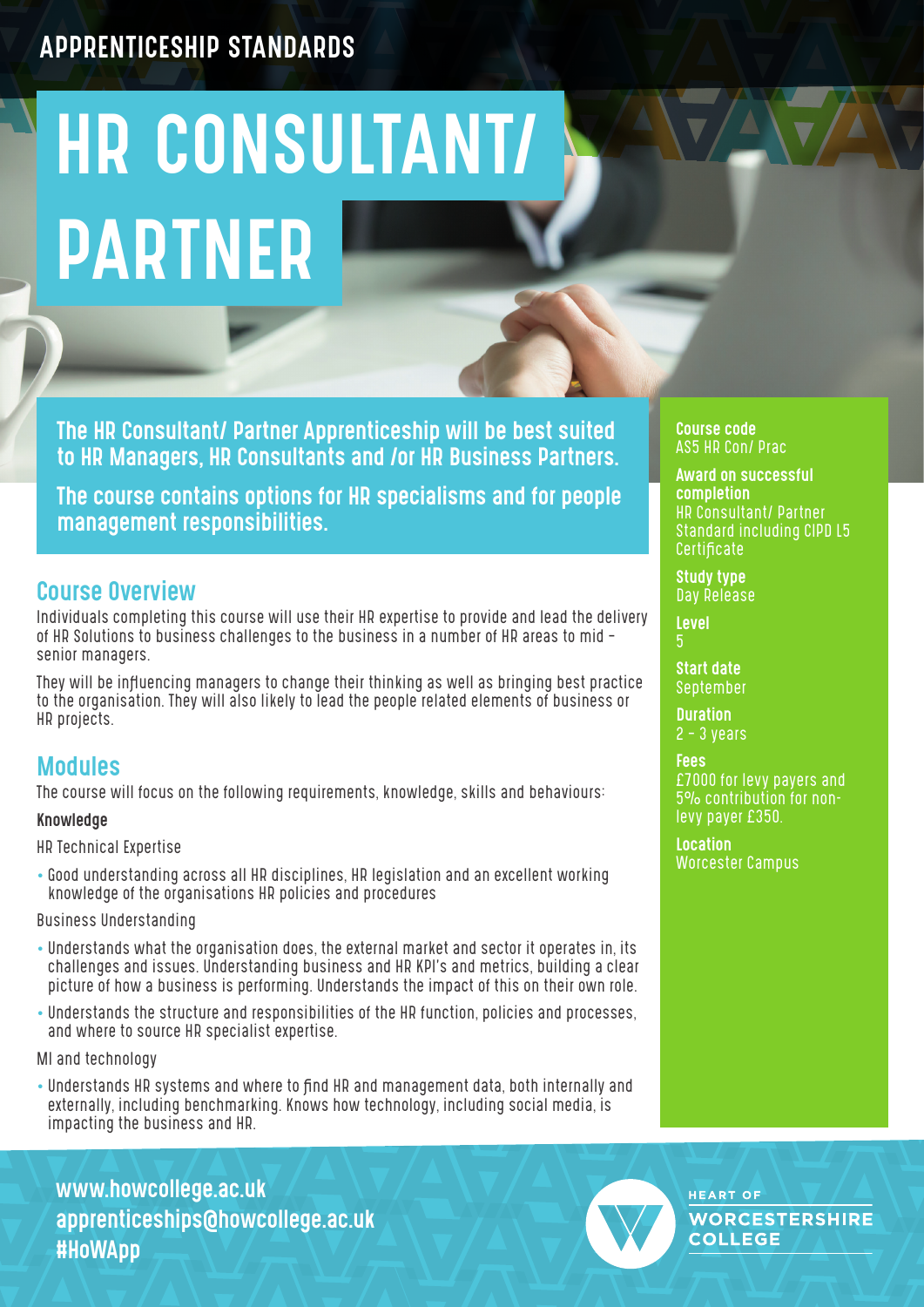#### Skills

#### What is required

HR consultancy

- Develops and delivers HR solutions to the business that are appropriate to the organisational context. Influences leaders and managers to adopt appropriate solutions. Provides tailored HR services to the business as required by their role e.g. Performance Management, Resourcing, Development, Talent, Reward. Contributes to the development of relevant HR policies & procedures and/or HR initiatives.
- Providing support and advice.
- Tailors business-centred advice on the interpretation and application of HR policies and processes. Makes sound judgments based on business need, ensuring the business operates within the boundaries of employment law. Deals with escalated people issues and works with the business to resolve them.
- Contributing to business change.
- Leads the HR contribution to business projects and change programmes.
- Leads the improvement of people capability within the business or own team. Advises and coaches managers to deal successfully with people issues from a generalist or specialist perspective, incorporating best practice where appropriate.

#### HR information analysis

• Researches, analyses and presents HR business data (both internal and external) to provide insight, support solutions to business issues and track performance.

#### Personal development

• Keeps up to date with business changes and HR legal, policy, process changes relevant to their role. Seeks feedback and acts on it to improve their performance and overall capability. Plans their own development; shows commitment to the job and the profession.

#### Relationship management

- Builds effective working relationships with business managers (using the language of the business), peers and other HR functions, together with relevant external organisations.
- Communicates confidently with people at all levels, including senior management.

#### **Behaviours**

What is required

Flexibility

• Adapts positively to changing work priorities and patterns, ensuring key business and HR deadlines continue to be met. Curious about HR business trends and developments, incorporating them into their work.

#### Resilience

• Displays tenacity and proactivity in the way they go about their role, dealing positively with setbacks when they occur. Stays positive under pressure.

**Option** 

- HR specialisms (The apprentice will select one of the following options).
- Knowledge (HR Technical Expertise).

www.howcollege.ac.uk apprenticeships@howcollege.ac.uk #HoWApp



**HEART OF WORCESTERSHIRE COLLEGE**